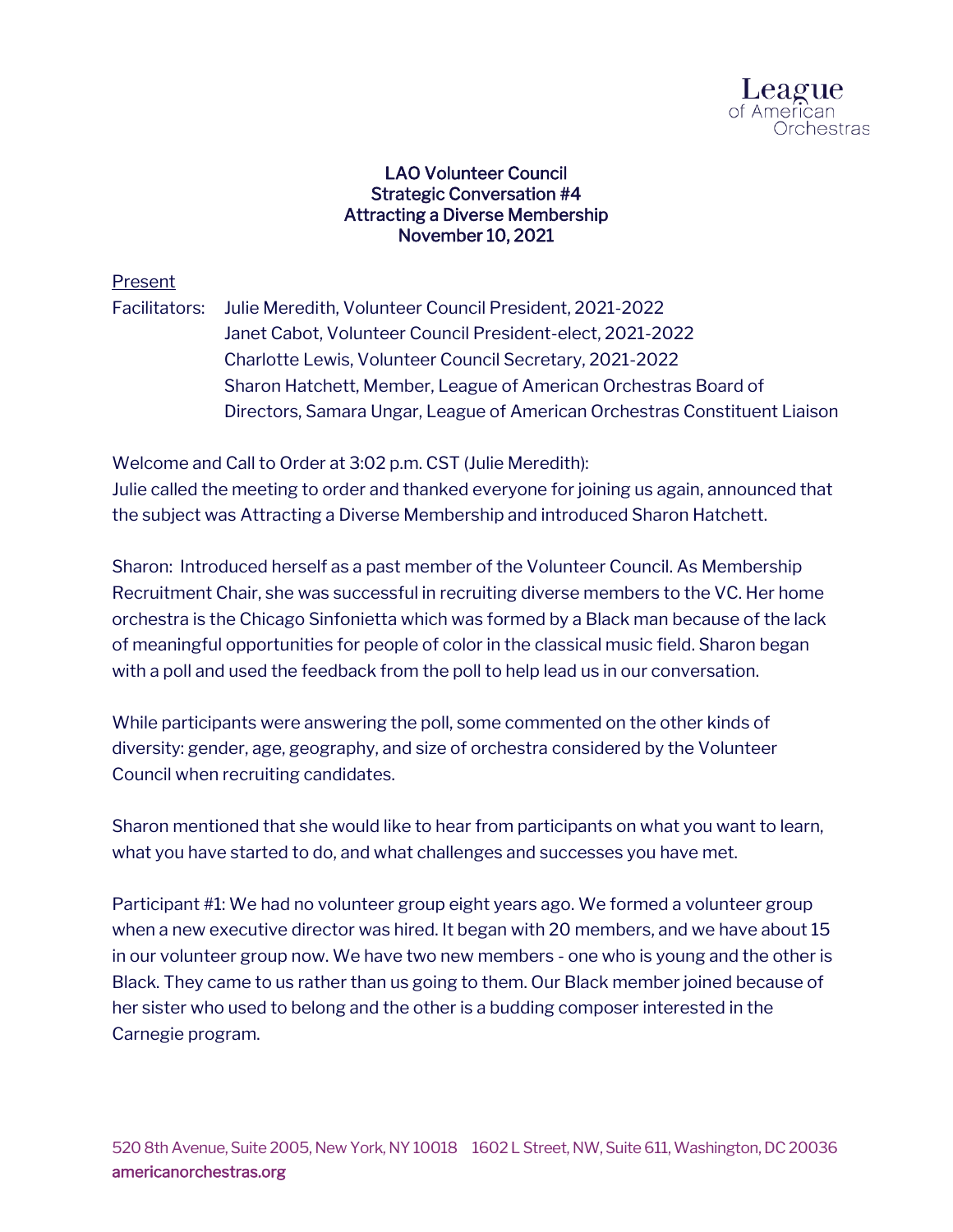Facilitator #2: To attract diverse members you must be intentional in your strategies and look at what diversity is in your community, including for example, age, gender, and ethnicity. Reach out to who you know and how they might be a resource to you.

- Reach out to people who attend a performance. Let them know who you are and what you do in your orchestra to not only learn about the benefits of getting involved, but to also serve as an ambassador for your organization's recruitment efforts.
- Tone at the top also matters! It is hard to drive change if there is no commitment from your leadership.
- There should be a communication strategy within an organization that includes information pertaining to your commitment to equity, diversity, and inclusion ("EDI").
- Your EDI commitment should be brought to the attention of the community served by your orchestra and those with whom you wish to engage.
- Your organization must be clear in its message.
- Some studies indicate the value proposition for EDI because those organizations that embrace EDI typically outperform those that do not, in terms of creativity and overall effectiveness.

For purposes of our discussions, we are focusing on the volunteer organizations and not the orchestra.

Participant #2: My orchestra has had webinars including topics of diversity, inclusion, equity, and access. We have been charged with increasing diversity in our volunteer organizations, but we don't know how to do it. It's been difficult with the pandemic.

Participant #3: I've been in the workforce for many years and I'm coming back to our guild after time away from the volunteer community. Things have changed a lot in that time. It is important for the volunteer organization to look like what our community looks like and ours doesn't. Who do we go to for help?

Facilitator #3: You might look to your orchestra. Follow the lead of your symphony. Make known what you want to do. How did your symphony board do it? What connections did they make in the community? Reach out to your new board members?

Facilitator #2: The tone at the top is critical and we should grow a connection between the board of the symphony and the volunteer organization. We are engaging with the public and seeing a broader range of people for spreading the volunteer message.

• A successful event to engage with and connect with the community served by my own orchestra was a "Día de los Muertos" or Day of the Dead event held by the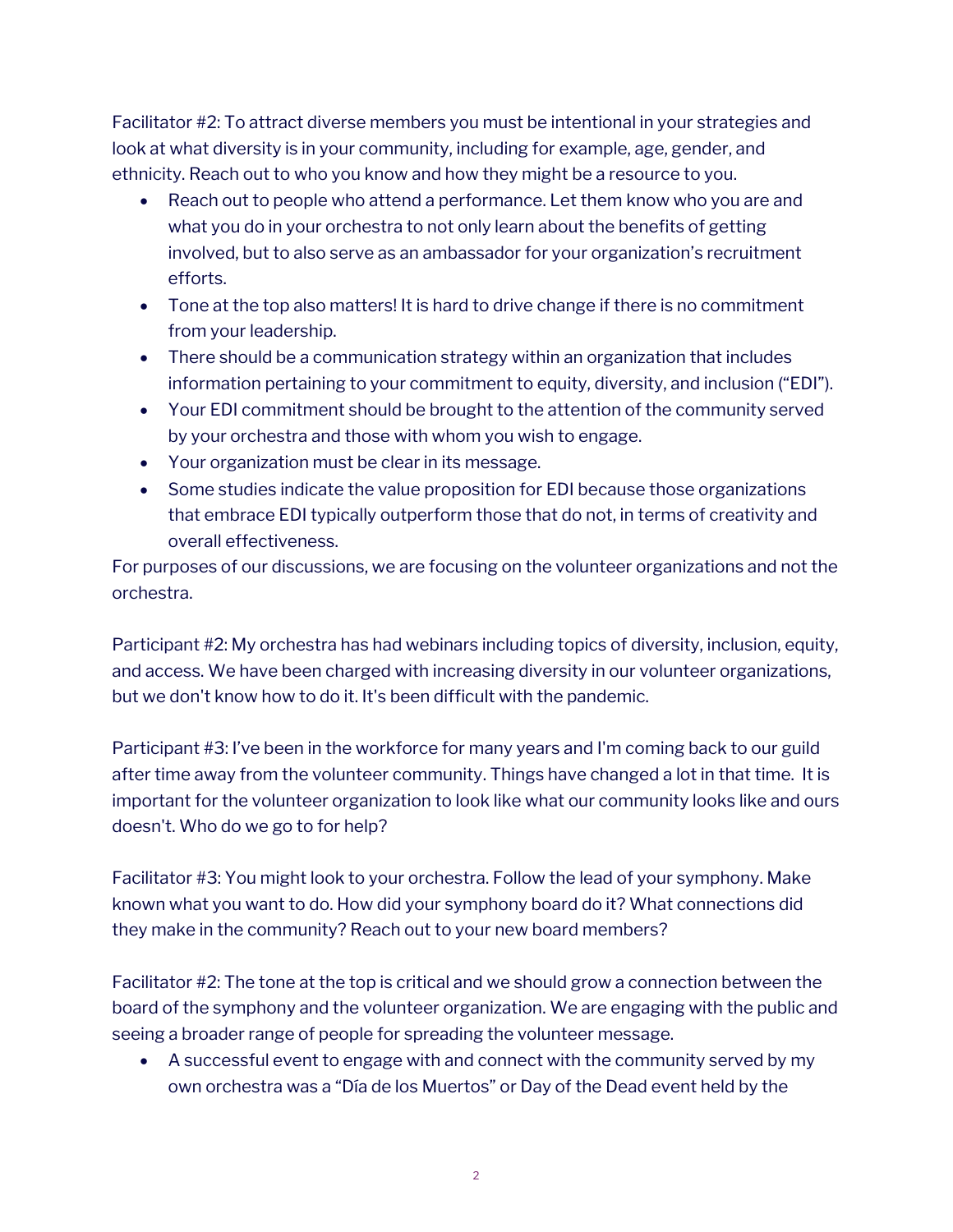volunteer organization on the same night of the "Día de los Muertos" concert performance. The volunteer organization pulled in members of the Latin community to not only create a Mexican dinner menu with support of local Mexican businesses, but also educational opportunities, face painting, Mariachi performers and dancers, and all guests were encouraged to dress in native apparel. Not only was the event a fundraiser, but the objectives also included community engagement, audience development, and potential subscribers, donors, and volunteers to the orchestra.

- The volunteer organization also held a Diwali festival aligned with the orchestras' musical program honoring this festival. This event was equally successful and drew in members of the Indian community.
- Consider these examples as you look at your community to see what programs would be effective in attracting diversity.

Participant #4: Our symphony staff has become more diverse.

- Board has targeted the need to diversify itself.
- Symphony board has an EDI committee
- Our league is in the process of identifying this we're aware and just beginning to delve into how to approach and achieve this.

Facilitator #2: Awareness is step #1. There is a resource list to look at and Julie has emailed it to you.

- The League has an EDI resource center with various topics on getting started.
- Volunteer organizations should have a voice in orchestra board meetings where possible so it's part of strategic discussions.
- There is a League webinar about creating an equitable environment. The resource materials shared by Julie Meredith includes this information.

Participant #5: I was on a committee of a different organization board researching EDI issues. The biggest recommendation was that any organization that truly values diversity should not just have a committee but should have a board member. "Don't just ask people to come to the dance, ask them to actually dance."

Facilitator #2: Don't just check the box. People must feel like their voice matters. Give them meaningful engagement because they may not understand the classical music world. Mentoring may be one way to make this engagement succeed.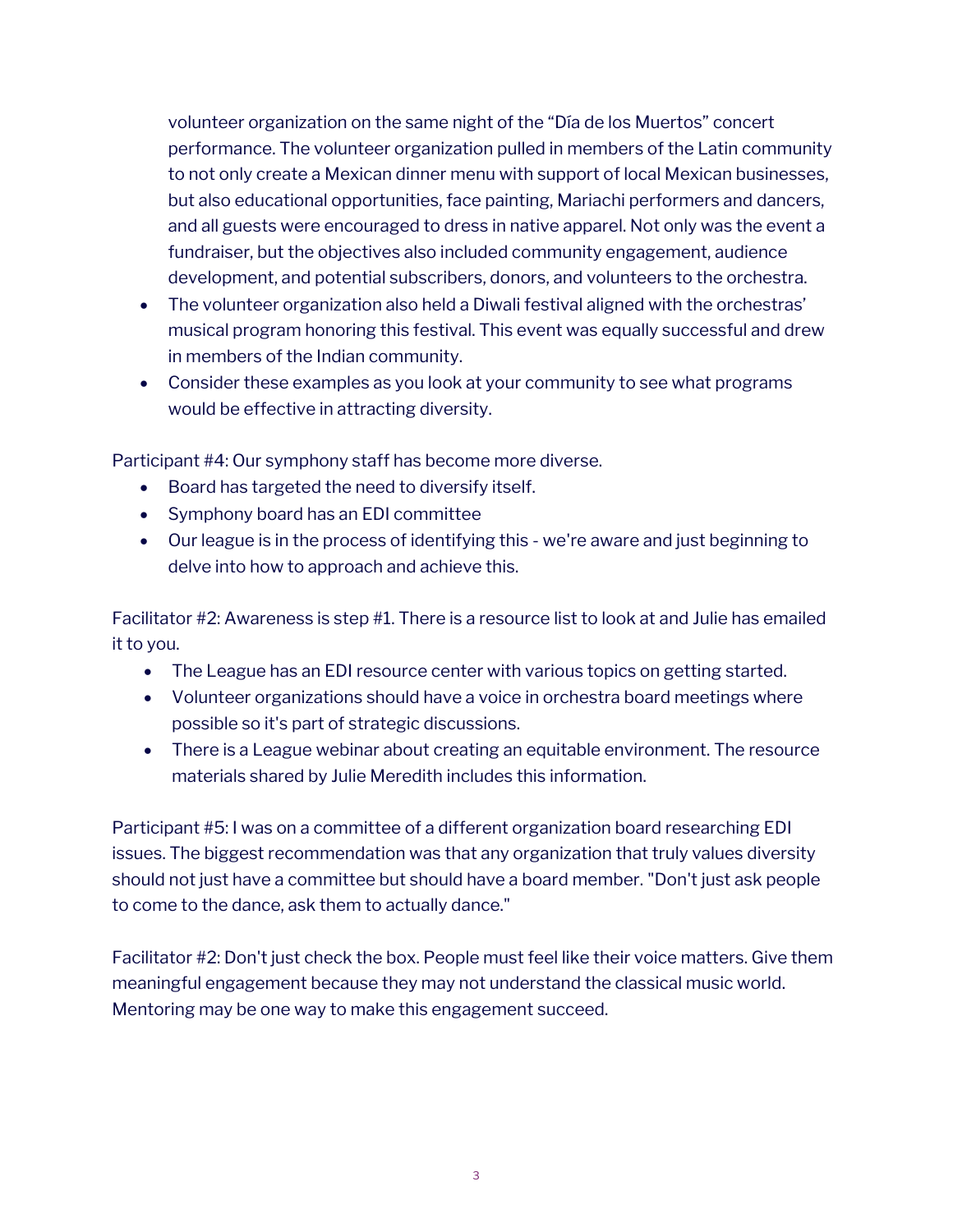Facilitator #3: Once we have new members how do we engage people? Find ways to give them meaningful opportunities. Friend to friend works better than cold calls. Have a plan to make new members welcome and have meaningful input.

Facilitator #2: I describe myself as a "friendly stalker". I have season tickets and invite friends to be my guests and introduce them to people. We have an MLK program with a private reception pre-event, which is followed by our signature MLK performance that concludes with all in the hall holding hands and singing "We Shall Overcome." This is about bringing people together.

- Approach people who attend performances and tell them about your organization.
- Reach out and connect with other organizations. Ask to attend a meeting to discuss your organization. Consider inviting members of the organization to events at your orchestra and considered bringing an ensemble to the organization to expose their members to your orchestra.

Participant #6: Are pre-concert or intermission tables effective?

Comments:

- Many participants said yes. Some had tables of their own and some shared a space with the symphony.
- Have specific information on upcoming events.
- Our board members staff the event and greet people. We've gotten new members that way and it definitely makes us more visible.
- Our symphony has a symphony ambassador program that greet people as they come into the hall. We are intentional to say hello and say that we are glad you're here.

Facilitator #2: You cannot sit back and assume they will come. You must actively seek them out. Share the benefits of upcoming programs that would be of interest to them. Sharing information about a lecture, etc. and that classical music has a history of diverse composers, conductors, musicians, etc. hits home with people new to classical music.

Participant comments:

• Our organization has an online program that is an hour long. A musicologist does the program which gives information about the performers and composers. This can provide lots of interesting information for people not familiar with classical music, particularly when the composers or performers are from a diverse background.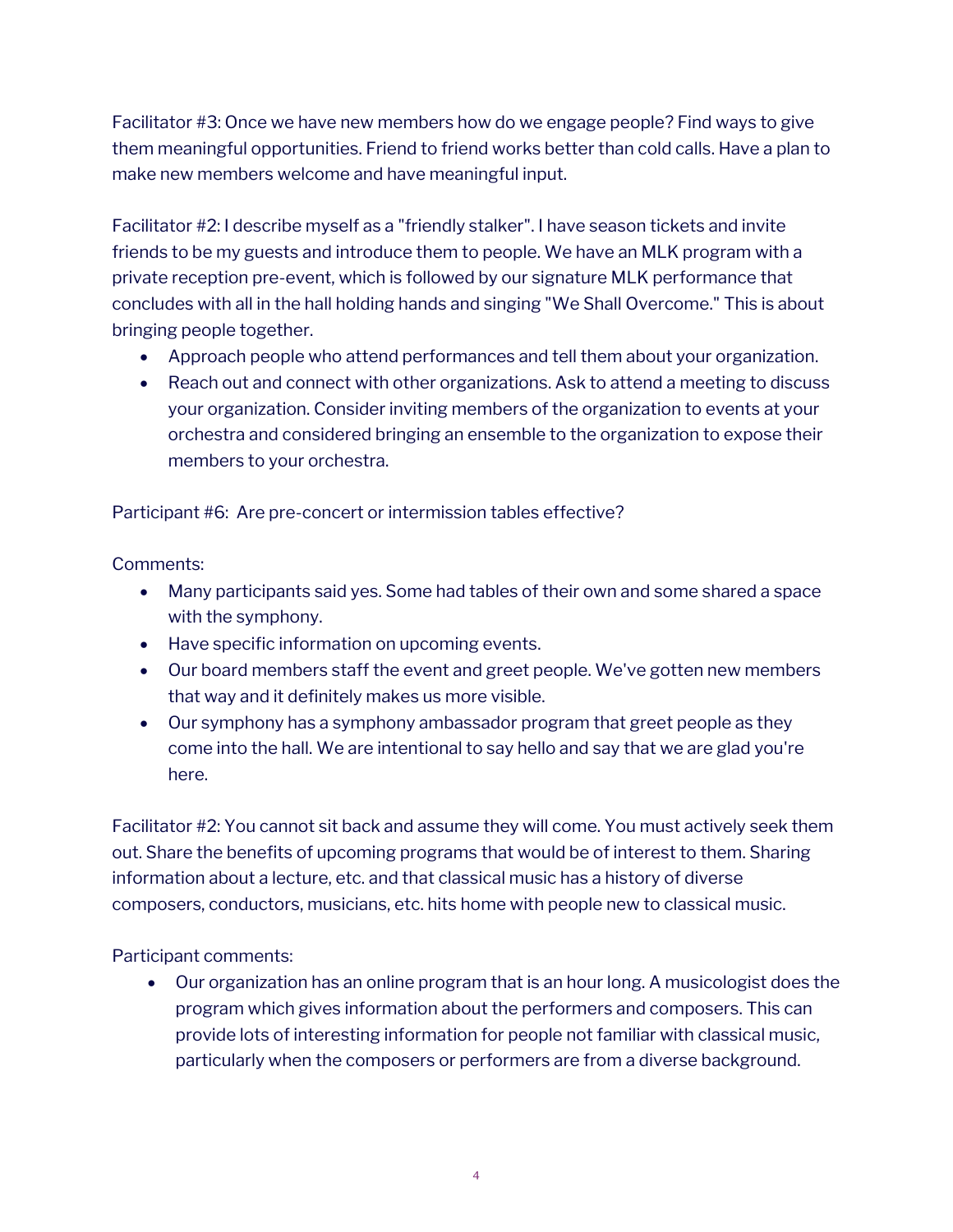- Having a "general" arts program open to people interested in all types of art will help you engage with other groups.
- Connect with the boards of young people groups. Parents are always interested in what their children like and do.
- We have an outreach program in an inner-city area that provides free violins and lessons. Parents of kids who stay in it for many years parents get a guild membership and the kids get into the youth guild. We've found that most of these kids have never been downtown let alone to the symphony. The youth guild kids get free tickets to the symphony.

Participant #3: I loved hearing about the symphony boards and modeling after them. Our symphony board is very diverse, so we have to find out how they got that way.

Facilitator #3: Remember that we do not have to go this alone. We should reach out to our symphony board to ask for help on how they did something. We do not have all the answers.

Participant #5: Our league is not diverse, but we are working on it. Our orchestra created a mobile "music box" that flips open and becomes a stage and we have taken that into 70 zip codes. We've reached a very diverse population bringing the music to the people. That is easier than getting people to the symphony.

Facilitator #2: We do not have a "music box", but we do outreach programs with pop-up events by collaborating with community organizations. We also support community efforts to provide information about things like the importance of credit, the importance of education, and we help with other resource support.

Participant #7: We have a group called "In Your Neighborhood" which goes into underserved neighborhoods with the entire orchestra. It also goes into hospitals, parks, etc. to bring music to a diverse audience.

Participant #8: We have a program that has been all over the city with huge productions. We meet people and encourage them, but it is difficult to be engaged with them. The opportunities do not end up with getting a lot of people to join. We have a lot of kids that are involved but not that many parents are interested. We have talked about having a few parents as guest members and see if that might help.

Facilitator #1: How many men are in your organization?